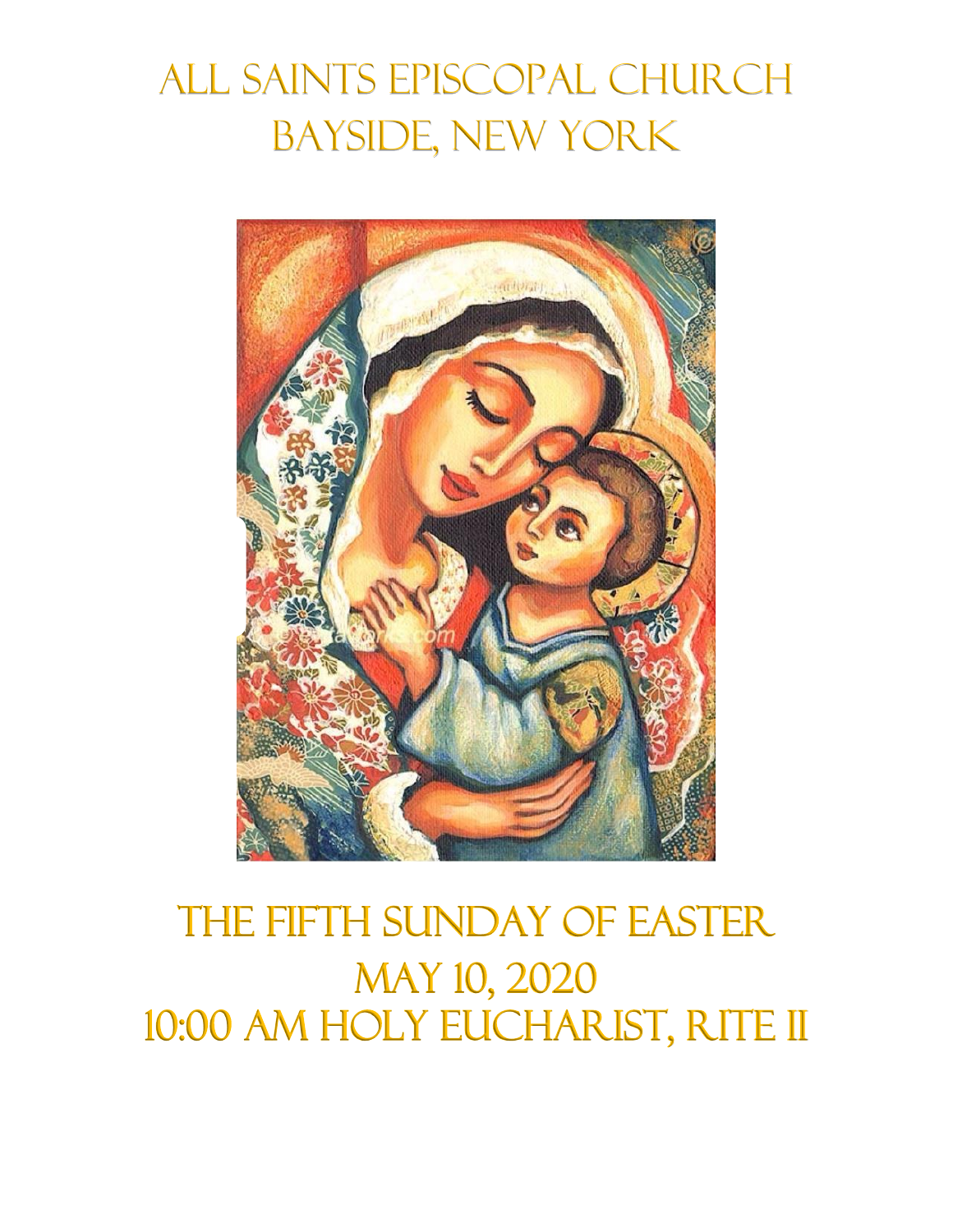

All Saints Episcopal Church  $214-35$   $40$ <sup>th</sup> AVENUE, BAYSIDE, NY 11361 The Rev. Laurence G. Byrne, Rector

Ι



# WELCOME TO ALL SAINTS

Whether you are a first-time visitor, long-time parishioner, or somewhere in between, we are honored and enriched by your virtual presence this morning, and offer you a sincere welcome home to this parish church. Although we are physically apart, we are together in heart and mind. The tomb could not hold God's Son, and our current situation cannot conquer his people.

As we continue to celebrate the resurrection of our Lord and Savior, Jesus Christ, we encourage you to join fully in the prayers and hymns and to share spiritually in the Holy Communion. Sing out the great hymns of Easter and make the responses out loud.

Should you be seeking a church to call your own, we hope that your search is over and that you will become a member of All Saints. Our regular Sunday services will eventually resume at 8:00 and 10:00 AM. For now, join us on Facebook or on our website at 10:00 on Sundays

## **INTERCESSORY PRAYER LIST**

Bill Waid, Anna Waid, Alix, Eileen Ramsay, Lois Combs, Paul Parfrey, Carolyn Magruder, Lexa and Dick Hunn, Patricia Ravert, Christopher Crowe, Robin Chase, The Carroll Family, Nita Connor, Thomas McDermott, Nancy Schmidt, Melissa Madden, Michael Madden, Veronica Scanlon, Birgit Tonnesen, Carol Tonnesen, Avalee Honeycutt, Al Feller, The Arrington Family, Frank Torre, Eugenia Kryphik, Raymond, Diane, Anthony, Joseph Tesar, Louise, Teresa Moran, Sean Mangan, Aimee Petridas, Elfrida Heidenfelder, Victor, Sal Vizzini, Skylar and Zachary Matthews, Mary Lee, The LaRosa Famy, Kalliopi Agourias, Benjamin, Brittany, and Daniel Saliba, Edwin Benedict, Kenny Mitchell, Ronit, Bradley, Jennifer Rowney, Robert and Michael Quaranta, Rachel Davids Leya, Rebecca Rose Leya, Victoria Mancia, Arlene O'Rourke Baynes, Regina Bono, Ricky Lopez, Julian Hutson, Al Romito, Loretta Orentas, Fred Mansback, Brendan Dunion, Andrew Northrup, Martin Roger Harty, Michelle Malone, Cheryl and Michael Kwak, Matthew Willey, Robert Mitchell, Christopher Olson, Martin Knox, Susan Cerezo, Marie Barnwell, Nancy Wibbens and Family, Tom Ramsay, Tyler Gwodz, the Bamber Family, the Winkler Family, Dennis Agourias, Jeffrey Ivins, Barbara Prielo, Barbara Maichin, Josua Magruder, Andrew Northrup, Jim Gorden, Rich B., Maria D., Frances N., Dan Witherwax, Timothy Sweeney, Theodis Beck, Cathy Kabosk, Cecelia Diaz, David Diaz, Deanna and Rich Verbouwens, Vinny Ruggiero, Nicholas Schulz, Glendon Kilpatrick, Bill Quinones, Chipper Copeland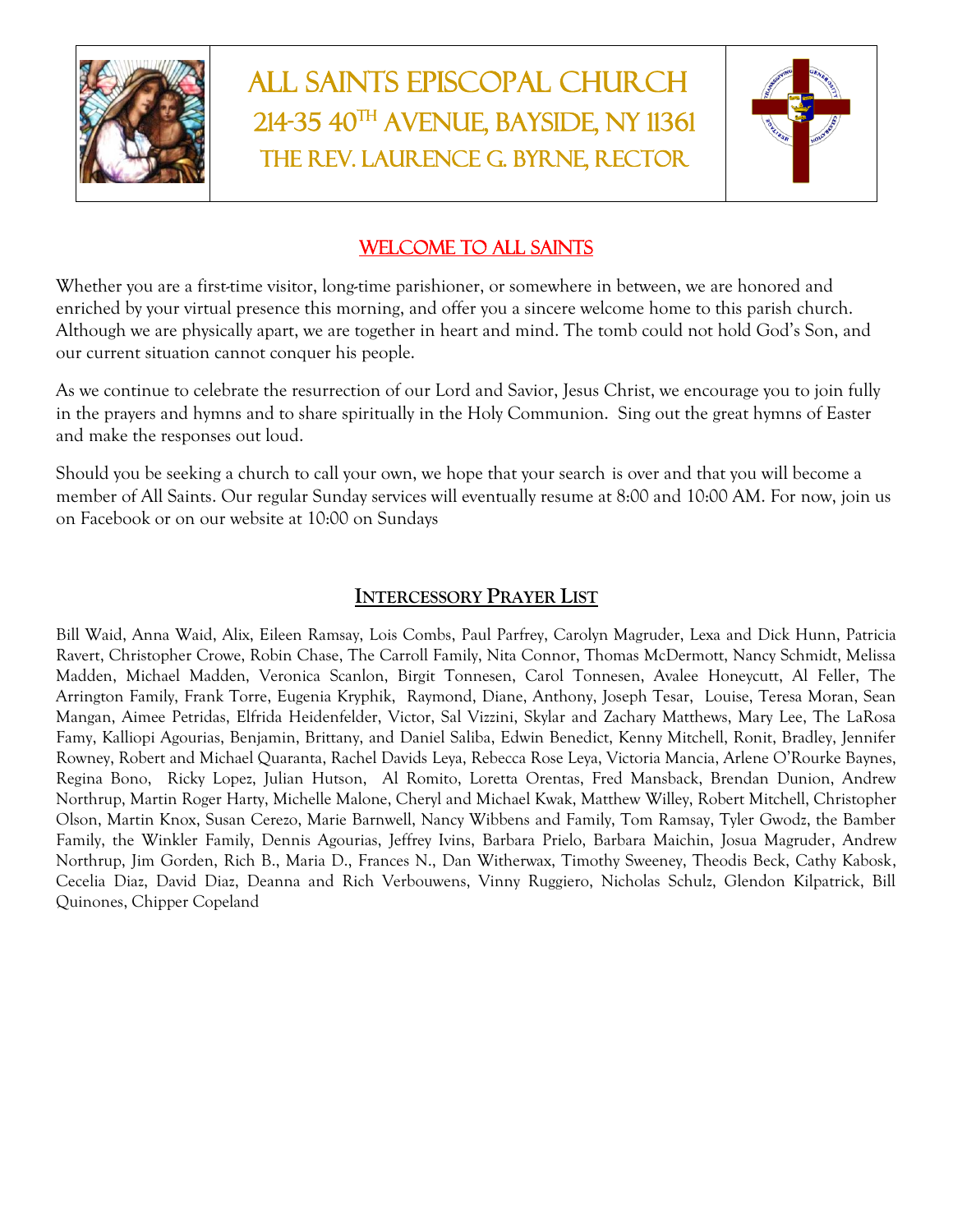

# THE FIFTH SUNDAY OF EASTER MAY 10, 2020

# 10:00 AM Holy Eucharist, Rite II

# **Prelude**

**Processional Hymn** *Christ is Made the Sure Foundation* **Hymnal 518**1 Christ made the Christ the head is sure foun - da - tion, and  $2$  All ded - i dear - ly loved that cat - ed  $\dot{c}$  - ty, of  $\blacksquare$  $3<sup>1</sup>$ To this tem - ple, where call thee, come, O Lord we of 4 Here vouch - safe  $all$ serv-ants what they  $\mathbf{t}$ thy ask of cho - sen Lord. cor - ner stone, of the and pre - cious, God on high,  $\mathbf{in}$ ex - ult ant ju bi - la - tion i. Hosts, to day; with thy wont  $\ddot{\phantom{a}}$  $\frac{1}{v}$  ing - kind - ness ed thee gain; what they gain from thee, for  $ev$ to  $\Box$  $er$ d  $\overline{\mathcal{P}}$  $\bar{\bm{\sigma}}$ bind ing all the Church in one;  $ho - ly$ Zi on's dy; God the pours per  $\ddot{\phantom{a}}$ ual  $mel - o$ One in pet  $\omega$ hear thy serv ants as they pray, and thy full est  $\ddot{\phantom{1}}$ with bless and here - af the ed to  $re$ tain, ter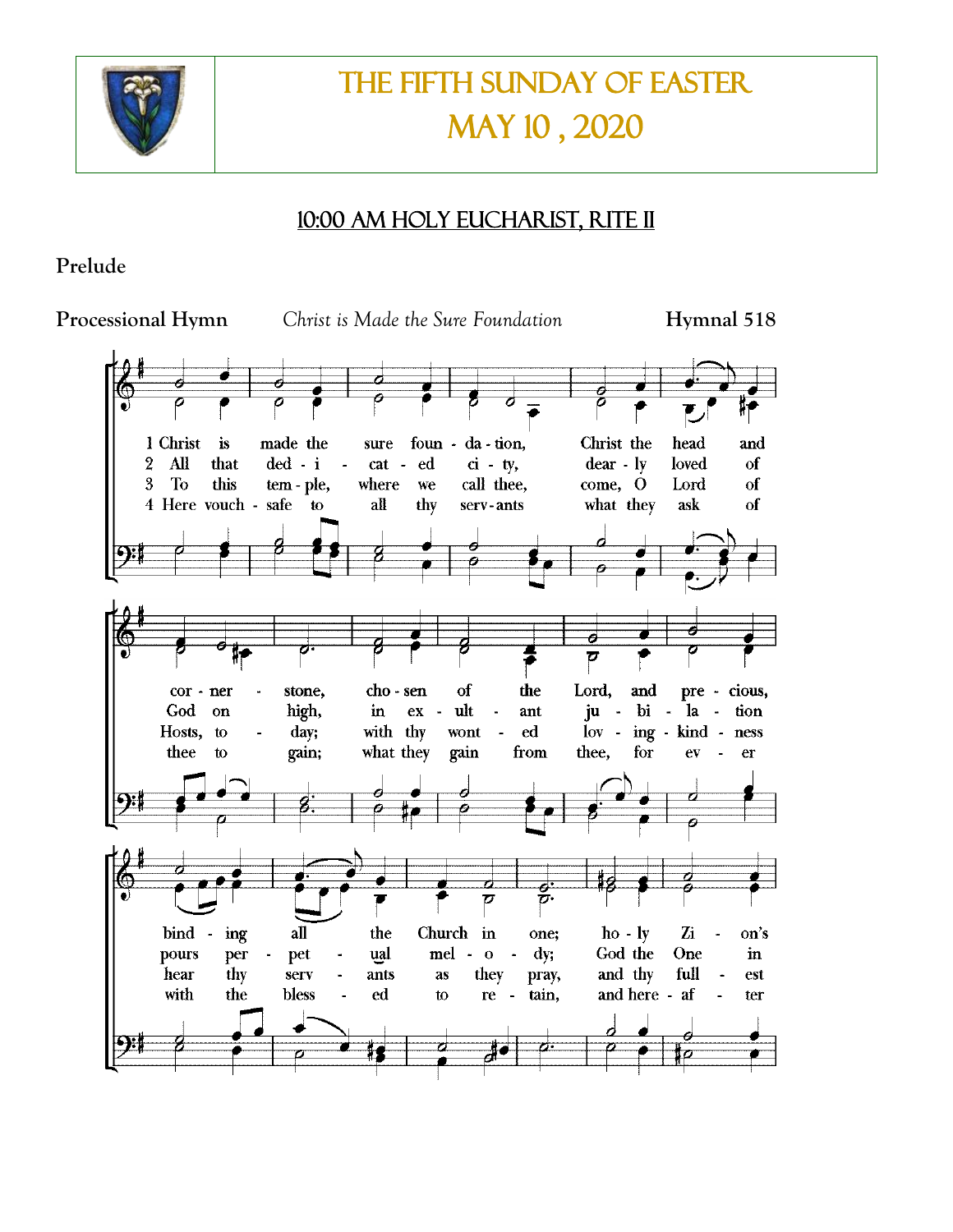

# **Opening Sentences and Collect for Purity** BCP. 355

| All standing, the Celebrant says | Alleluia! Christ is risen!                 |
|----------------------------------|--------------------------------------------|
|                                  | People The Lord is risen indeed. Alleluia! |

#### *The Celebrant says the Collect for Purity*

Almighty God, to you all hearts are open, all desires known, and from you no secrets are hid: Cleanse the thoughts of our hearts by the inspiration of your Holy Spirit, that we may perfectly love you, and worthily magnify your holy Name; through Christ our Lord. **Amen.**

## **Gloria in Excelsis**

| Glory to God in the highest,<br>and peace to his people on earth.<br>Lord God, heavenly King,<br>almighty God and Father,<br>we worship you, we give you thanks,<br>we praise you for your glory.<br>Lord Jesus Christ, only Son of the Father,<br>Lord God, Lamb of God,<br>you take away the sin of the world: | You are seated at the right hand of the Father<br>receive our prayer.<br>For you alone are the Holy One,<br>you alone are the Lord,<br>you alone are the Most High,<br>Jesus Christ,<br>with the Holy Spirit,<br>in the glory of God the Father. Amen. |
|------------------------------------------------------------------------------------------------------------------------------------------------------------------------------------------------------------------------------------------------------------------------------------------------------------------|--------------------------------------------------------------------------------------------------------------------------------------------------------------------------------------------------------------------------------------------------------|
| have mercy on us;                                                                                                                                                                                                                                                                                                |                                                                                                                                                                                                                                                        |
|                                                                                                                                                                                                                                                                                                                  |                                                                                                                                                                                                                                                        |

# **The Collect of the Day:**

 *Celebrant* The Lord be with you. **People And also with you.** *Celebrant*Let us pray.

Almighty God, whom truly to know is everlasting life: Grant us so perfectly to know your Son Jesus Christ to be the way, the truth, and the life, that we may steadfastly follow his steps in the way that leads to eternal life; through Jesus Christ your Son our Lord, who lives and reigns with you, in the unity of the Holy Spirit, one God, for ever and ever. **Amen.**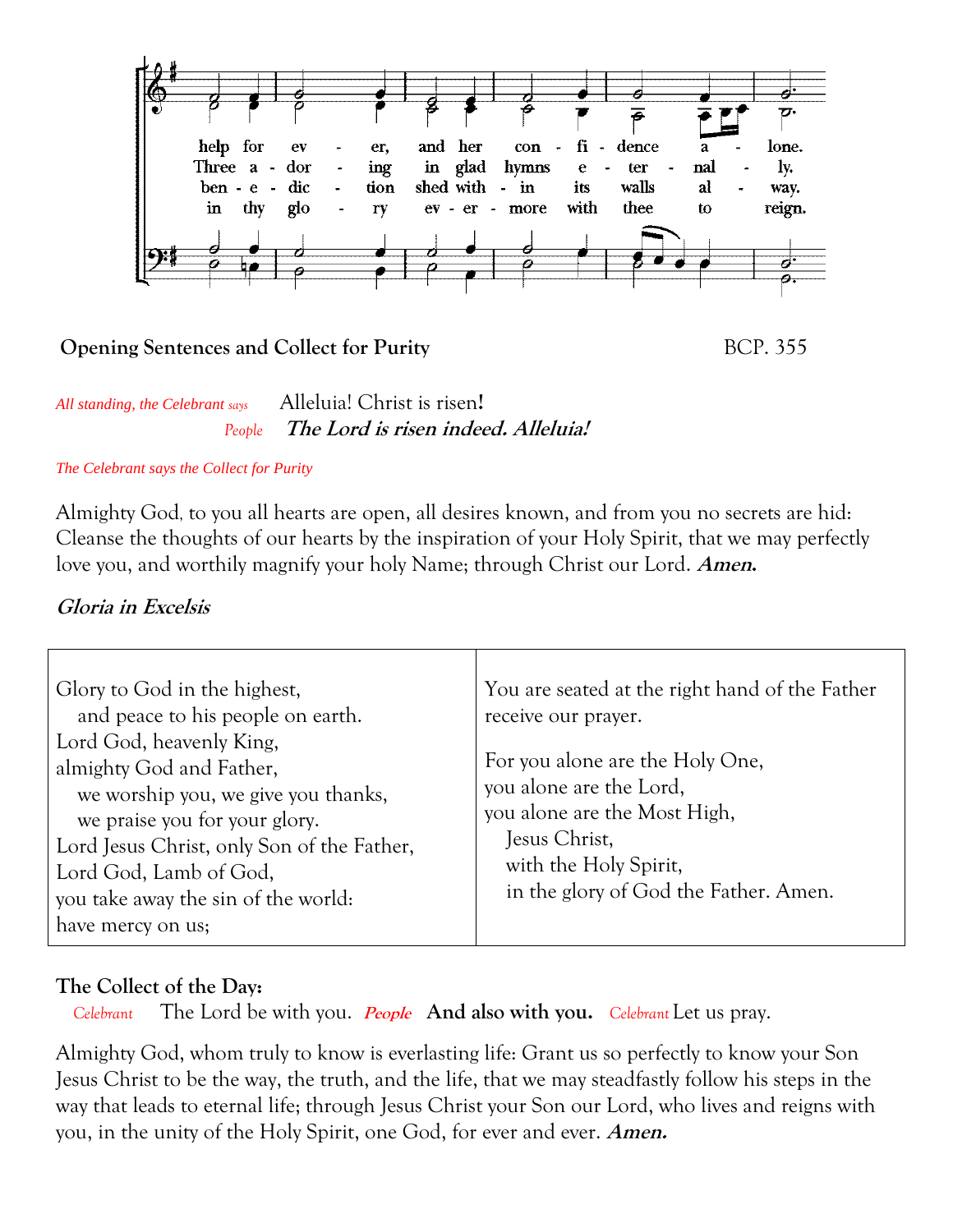# **The First Lesson Acts 7:55–60**

But filled with the Holy Spirit, [Stephen] gazed into heaven and saw the glory of God and Jesus standing at the right hand of God. "Look," he said, "I see the heavens opened and the Son of Man standing at the right hand of God!" But they covered their ears, and with a loud shout all rushed together against him. Then they dragged him out of the city and began to stone him; and the witnesses laid their coats at the feet of a young man named Saul. While they were stoning Stephen, he prayed, "Lord Jesus, receive my spirit." Then he knelt down and cried out in a loud voice, "Lord, do not hold this sin against them." When he had said this, he died.

# **Psalm 31:1–5, 15–16**

1 In you, O Lord, have I taken refuge; let me never be put to shame; \*

deliver me in your righteousness.

2 Incline your ear to me; \*

make haste to deliver me.

- 3 Be my strong rock, a castle to keep me safe, for you are my crag and my stronghold; \* for the sake of your Name, lead me and guide me.
- 4 Take me out of the net that they have secretly set for me,  $*$

for you are my tower of strength.

5 Into your hands I commend my spirit, \*

for you have redeemed me,O Lord, O God of truth.

15 My times are in your hand; \*

rescue me from the hand of my enemies, and from those who persecute me.

16 Make your face to shine upon your servant, \*

and in your loving-kindness save me."

# **The Second Lesson 1 Peter 2:2-10**

Like newborn infants, long for the pure, spiritual milk, so that by it you may grow into salvation if indeed you have tasted that the Lord is good. Come to him, a living stone, though rejected by mortals yet chosen and precious in God's sight, and like living stones, let yourselves be built into a spiritual house, to be a holy priesthood, to offer spiritual sacrifices acceptable to God through Jesus Christ. For it stands in scripture: "See, I am laying in Zion a stone, a cornerstone chosen and precious; and whoever believes in him will not be put to shame." To you then who believe, he is precious; but for those who do not believe, "The stone that the builders rejected has become the very head of the corner," and "A stone that makes them stumble, and a rock that makes them fall." They stumble because they disobey the word, as they were destined to do. But you are a chosen race, a royal priesthood, a holy nation, God's own people, in order that you may proclaim the mighty acts of him who called you out of darkness into his marvelous light. Once you were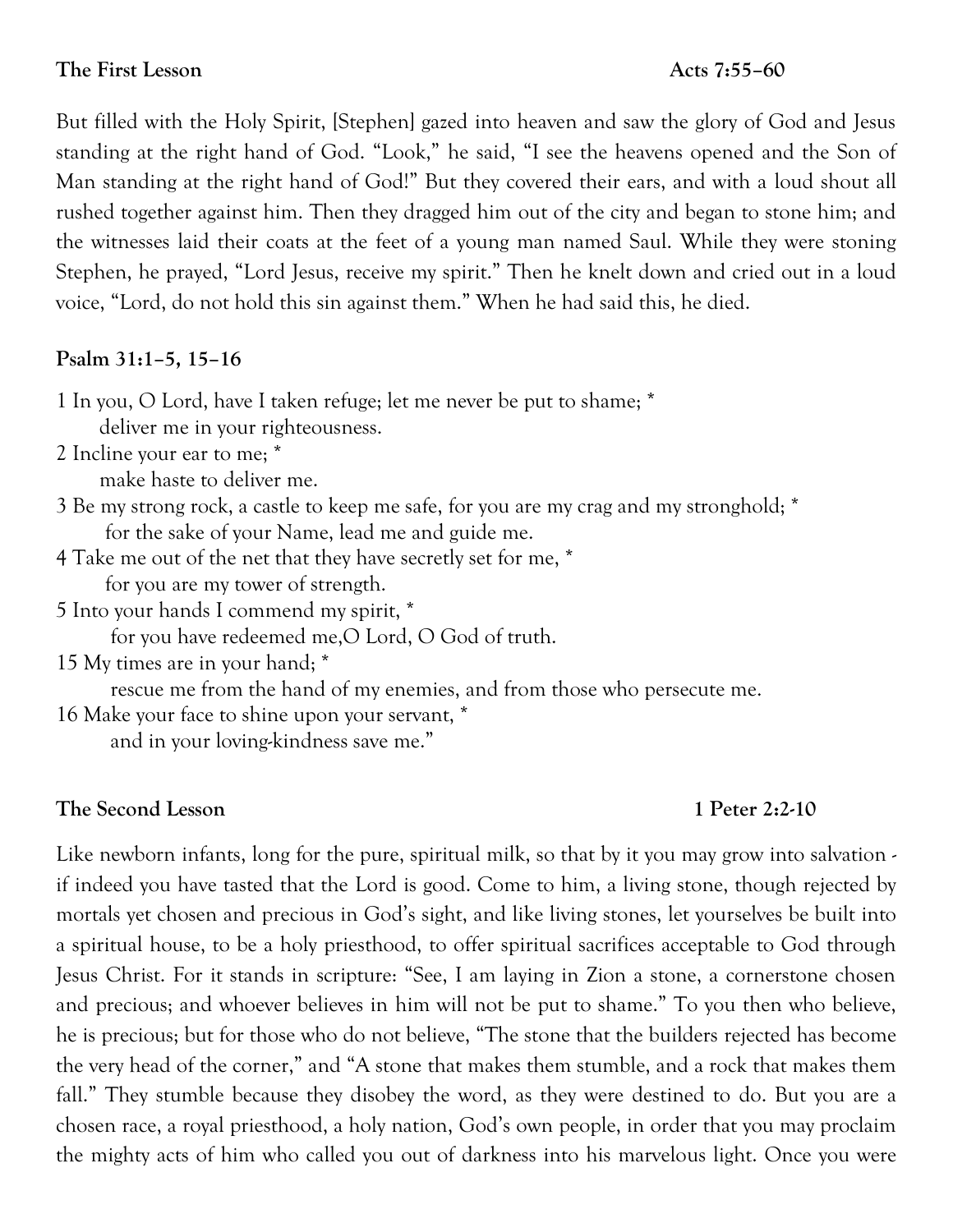not a people, but now you are God's people; once you had not received mercy, but now you have received mercy.



2. All praise, O Lord, for Stephen who, martyred, saw you stand to help in time of torment, to plead at God's right hand. Like you, our suffering Savior, his enemies he blessed, with "Lord, receive my spirit," his faith, in death, confessed.

### **The Holy Gospel** John 14:1-14

Jesus said, "Do not let your hearts be troubled. Believe in God, believe also in me. In my Father's house there are many dwelling places. If it were not so, would I have told you that I go to prepare a place for you? And if I go and prepare a place for you, I will come again and will take you to myself, so that where I am, there you may be also. And you know the way to the place where I am going." Thomas said to him, "Lord, we do not know where you are going. How can we know the way?" Jesus said to him, "I am the way, and the truth, and the life. No one comes to the Father except through me. If you know me, you will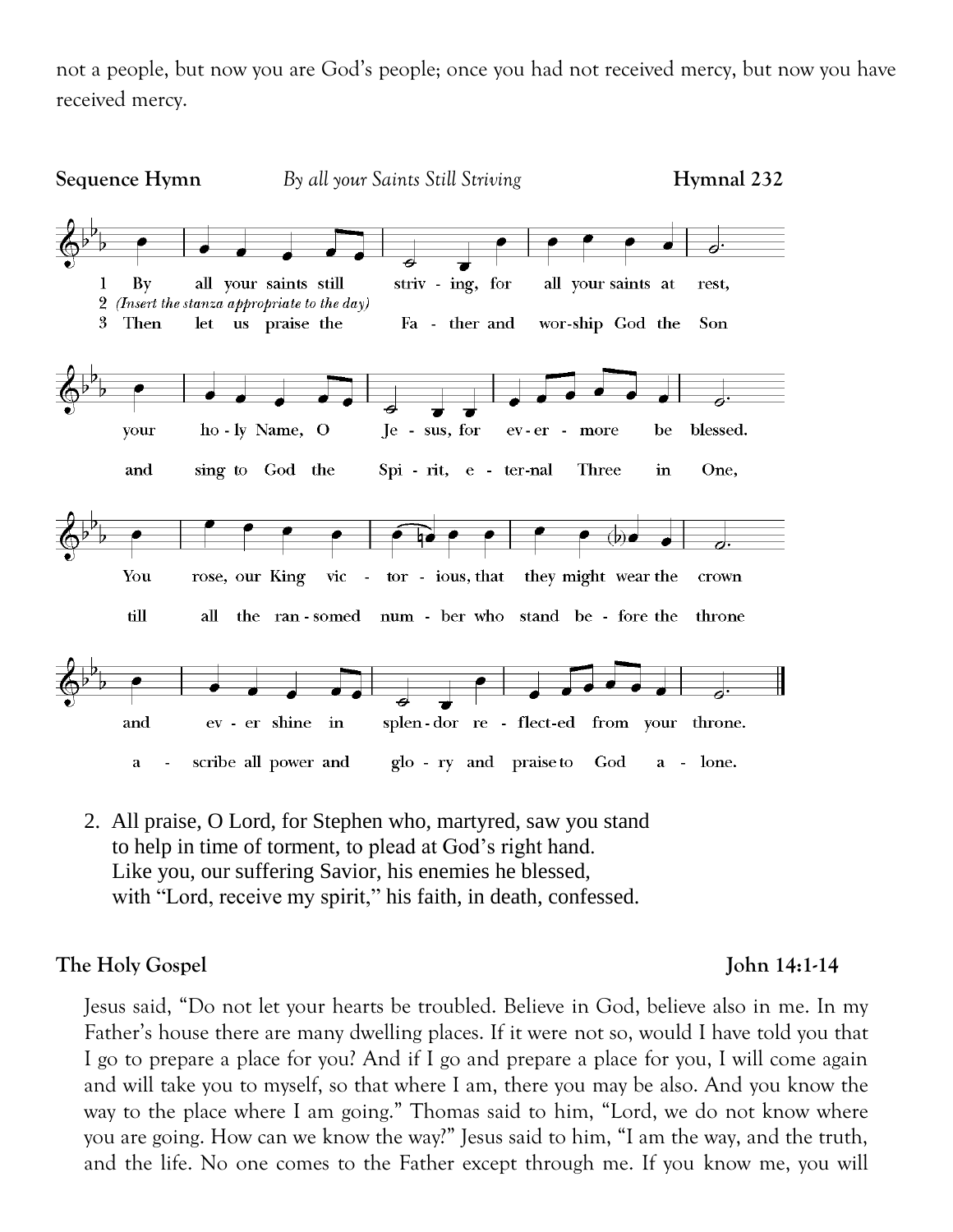know my Father also. From now on you do know him and have seen him." Philip said to him, "Lord, show us the Father, and we will be satisfied." Jesus said to him, "Have I been with you all this time, Philip, and you still do not know me? Whoever has seen me has seen the Father. How can you say, 'Show us the Father'? Do you not believe that I am in the Father and the Father is in me? The words that I say to you I do not speak on my own; but the Father who dwells in me does his works. Believe me that I am in the Father and the Father is in me; but if you do not, then believe me because of the works themselves. Very truly, I tell you, the one who believes in me will also do the works that I do and, in fact, will do greater works than these, because I am going to the Father. I will do whatever you ask in my name, so that the Father may be glorified in the Son. If in my name you ask me for anything, I will do it."

### **The Nicene Creed**

We believe in one Lord, Jesus Christ, the only Son of God, eternally begotten of the Father, God from God, Light from Light, true God from true God, begotten, not made, of one Being with the Father. Through him all things were made. For us and for our salvation he came down from heaven: by the power of the Holy Spirit he became incarnate from the Virgin Mary, and was made man. For our sake he was crucified under Pontius Pilate; he suffered death and was buried.

#### **The Sermon The Rev. Laurence G. Byrne**

| On the third day he rose again                                 |  |
|----------------------------------------------------------------|--|
| in accordance with the Scriptures;                             |  |
| he ascended into heaven                                        |  |
| and is seated at the right hand of the                         |  |
| Father.                                                        |  |
| He will come again in glory to judge the                       |  |
| living and the dead,                                           |  |
| and his kingdom will have no end.                              |  |
| We believe in the Holy Spirit, the Lord, the<br>giver of life, |  |
| who proceeds from the Father and the                           |  |
| Son.                                                           |  |
| With the Father and the Son he is                              |  |
| worshiped and glorified.                                       |  |
| He has spoken through the Prophets.                            |  |
| We believe in one holy catholic and                            |  |
| Church.<br>apostolic                                           |  |
| We acknowledge one baptism for the                             |  |
| forgiveness of sins.                                           |  |
| We look for the resurrection of the dead,                      |  |
| and the life of the world to come.                             |  |
| Amen.                                                          |  |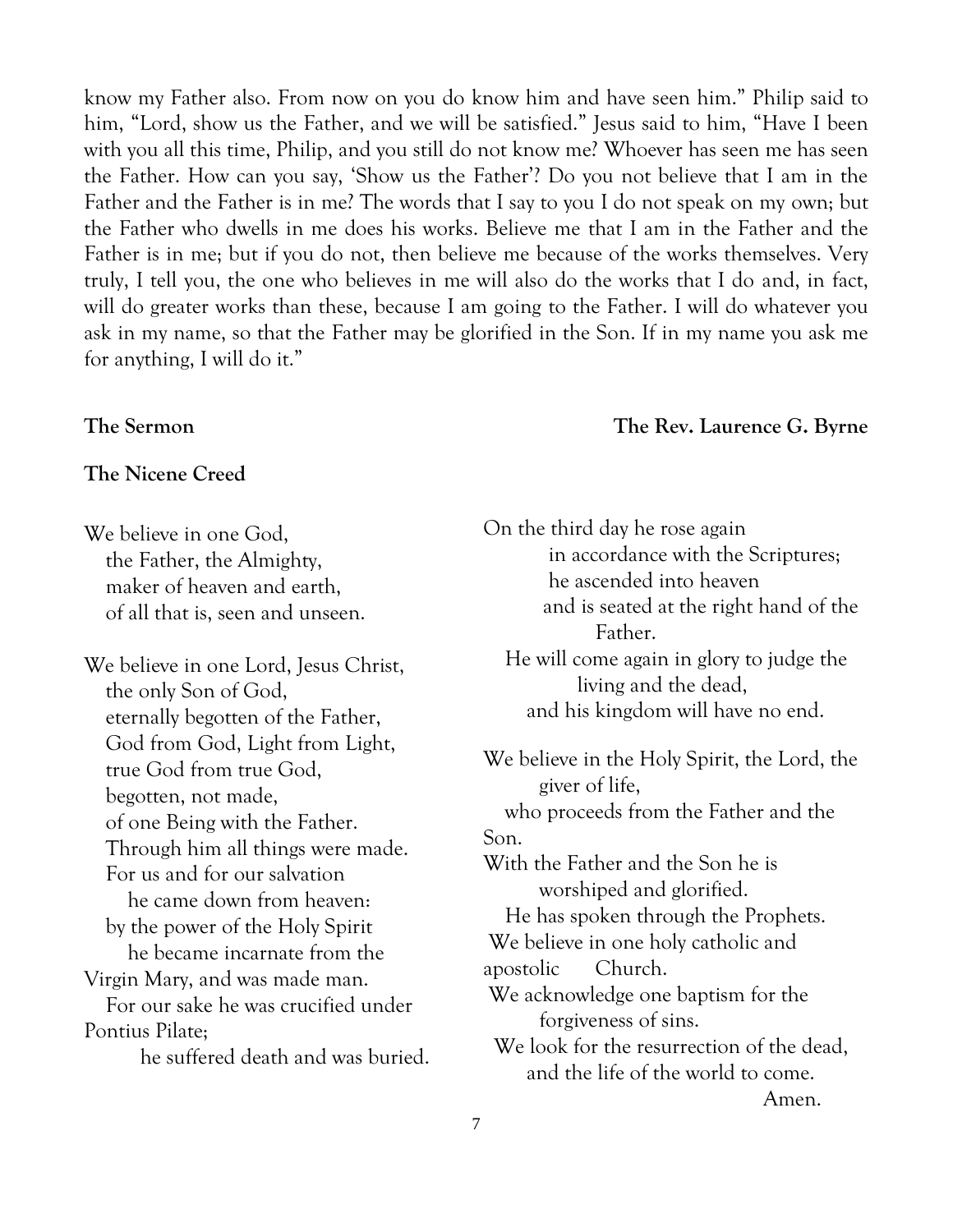# **The Prayers of the People**

Father, we pray for your Holy Catholic Church; **That we all may be one.**

Grant that every member of the Church may truly and humbly serve you; **That your Name may be glorified by all people.**



We pray for Justin, Archbishop of Canterbury, Michael, our Presiding Bishop, Lawrence, Geralyn, and William, our bishops, Laurence, our priest, Marjorie, our deacon, and for all bishops, priests, and deacons;

# **That they may be faithful ministers of your Word and Sacraments.**

We pray for Donald, President of the United States, Andrew, Governor of New York and all who govern and hold authority in the nations of the world;

**That there may be justice and peace on the earth.**

Give us grace to do your will in all that we undertake;

**That our works may find favor in your sight.**

Have compassion on those who suffer from any grief or trouble; especially those on the All Saints intercession list, and all those stricken by the Corona Virus.

**That they may be delivered from their distress.**

Give to the departed eternal rest. (*Remembering especially* 

# **Let light perpetual shine upon them.**

We praise you for your saints who have entered into joy;

# **May we also come to share in your heavenly kingdom.**

We thank you for all the blessings of this life, remembering especially the blessings of family and friends, and all who work in healthcare.

Let us pray for our own needs and those of others.

*Silence. The People may add their own petitions. The Celebrant adds a concluding collect*

Lord Jesus Christ, you said to your apostles, Peace I give to you; my own peace I leave with you: Regard not our sins, but the faith of your Church, and give to us the peace and unity of that heavenly City, where with the Father and the Holy Spirit, you live and reign, now and for ever. *Amen.*

**The Peace** *Celebrant* The peace of the Lord be always with you. *People* And also with you.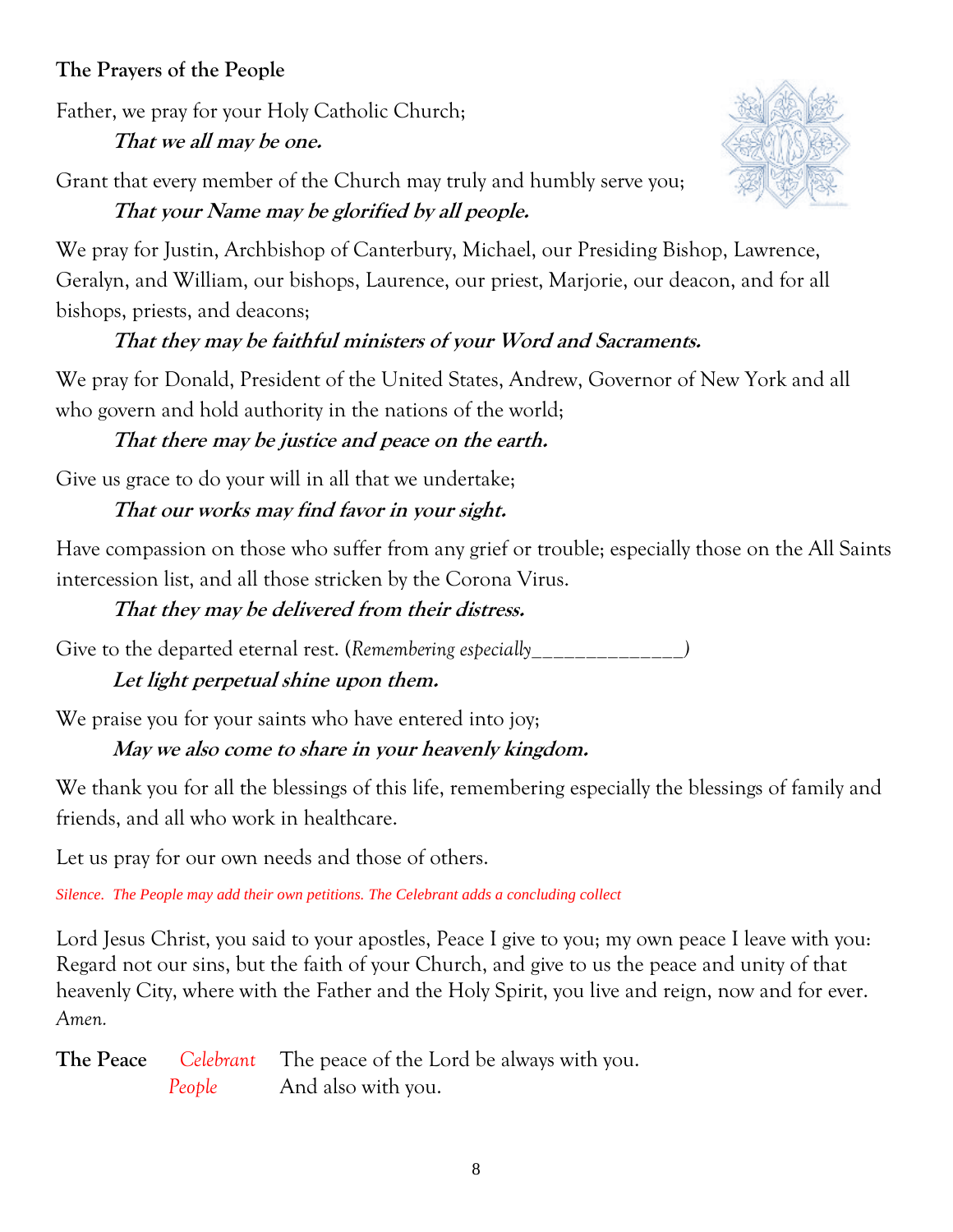### **THE HOLY COMMUNION**

#### **The Great Thanksgiving, Eucharistic Prayer B**





*The Celebrant proceeds* It is right, and a good and joyful thing, always and everywhere to give thanks to you, Father Almighty, Creator of heaven and earth But chiefly are we bound to praise you for the glorious resurrection of your Son Jesus Christ our Lord; for he is the true Paschal Lamb, who was sacrificed for us, and has taken away the sin of the world. By his death he has destroyed death, and by his rising to life again he has won for us everlasting life. Therefore we praise you, joining our voices with Angels and Archangels and with all the company of heaven, who for ever sing this hymn to proclaim the glory of your Name:

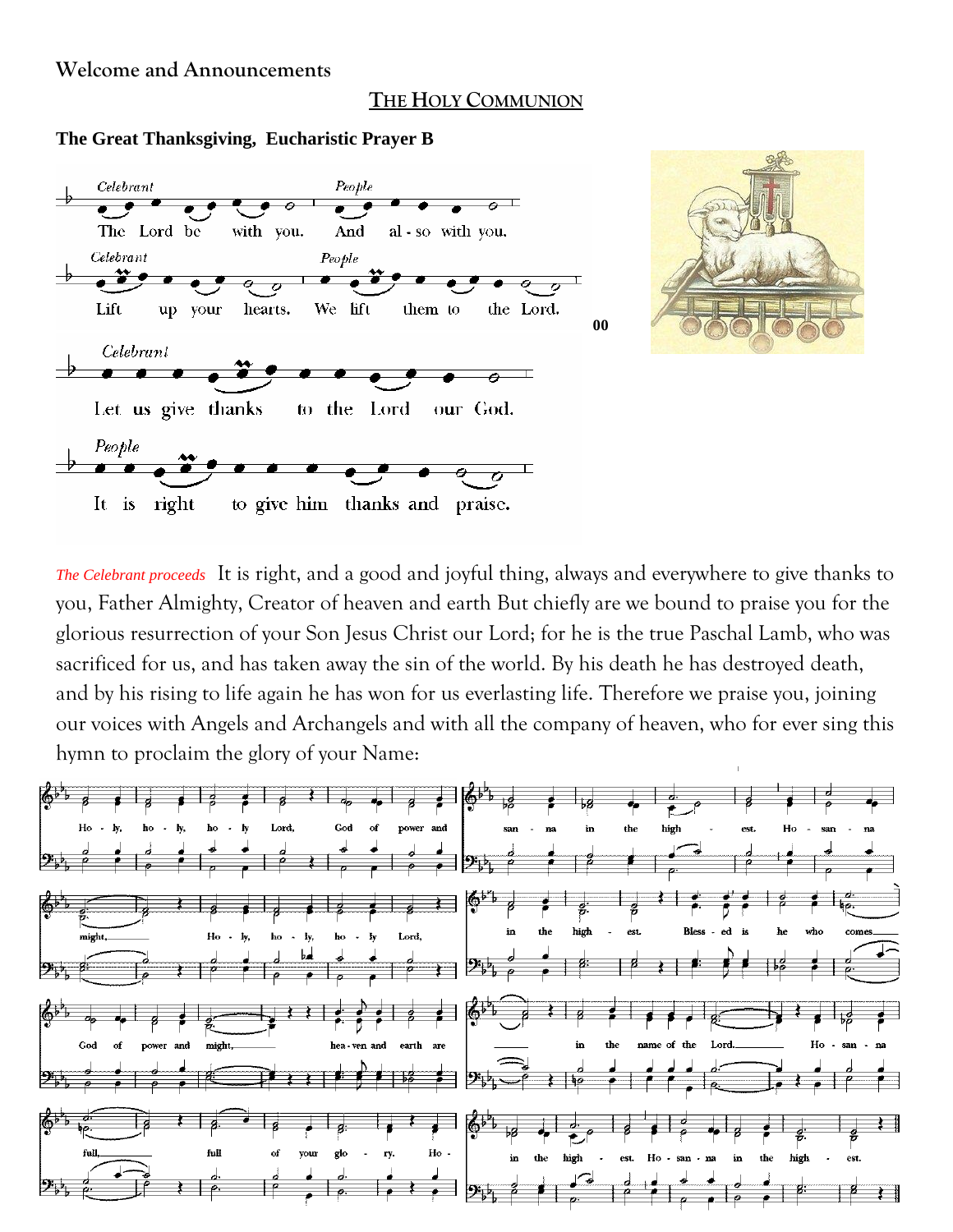#### *The Celebrant continues*

We give thanks to you, O God, for the goodness and love which you have made known to us in creation; in the calling of Israel to be your people; in your Word spoken through the prophets; and above all in the Word made flesh, Jesus, your Son. For in these last days you sent him to be incarnate from the Virgin Mary, to be the Savior and Redeemer of the world. In him, you have delivered us from evil, and made us worthy to stand before you. In him, you have brought us out of error into truth, out of sin into righteousness, out of death into life.

On the night before he died for us, our Lord Jesus Christ took bread; and when he had given thanks to you, he broke it, and gave it to his disciples, and said, "Take, eat: This is my Body, which is given for you. Do this for the remembrance of me."

After supper he took the cup of wine; and when he had given thanks, he gave it to them, and said, "Drink this, all of you: This is my Blood of the new Covenant, which is shed for you and for many for the forgiveness of sins. Whenever you drink it, do this for the remembrance of me." Therefore, according to his command, O Father,

### *Celebrant and People*

## **We remember his death, We proclaim his resurrection, We await his coming in glory;**

*The Celebrant continues* And we offer our sacrifice of praise and thanksgiving to you, O Lord of all; presenting to you, from your creation, this bread and this wine.

We pray you, gracious God, to send your Holy Spirit upon these gifts that they may be the Sacrament of the Body of Christ and his Blood of the new Covenant. Unite us to your Son in his sacrifice, that we may be acceptable through him, being sanctified by the Holy Spirit. In the fullness of time, put all things in subjection under your Christ, and bring us to that heavenly country where, with The Blessed Virgin Mary all your saints, we may enter the everlasting heritage of your sons and daughters; through Jesus Christ our Lord, the firstborn of all creation, the head of the Church, and the author of our salvation.

By him, and with him, and in him, in the unity of the Holy Spirit all honor and glory is yours, Almighty Father, now and for ever. **AMEN.**

And now, as our Savior Christ has taught us, we are bold to say,

 **Our Father** who art in heaven, hallowed be thy Name, thy kingdom come, thy will be done, on earth as it is in heaven. Give us this day our daily bread. And forgive us our trespasses, as we forgive those who trespass against us. And lead us not into temptation, but deliver us from evil. For thine is the kingdom, and the power, and the glory, for ever and ever. Amen.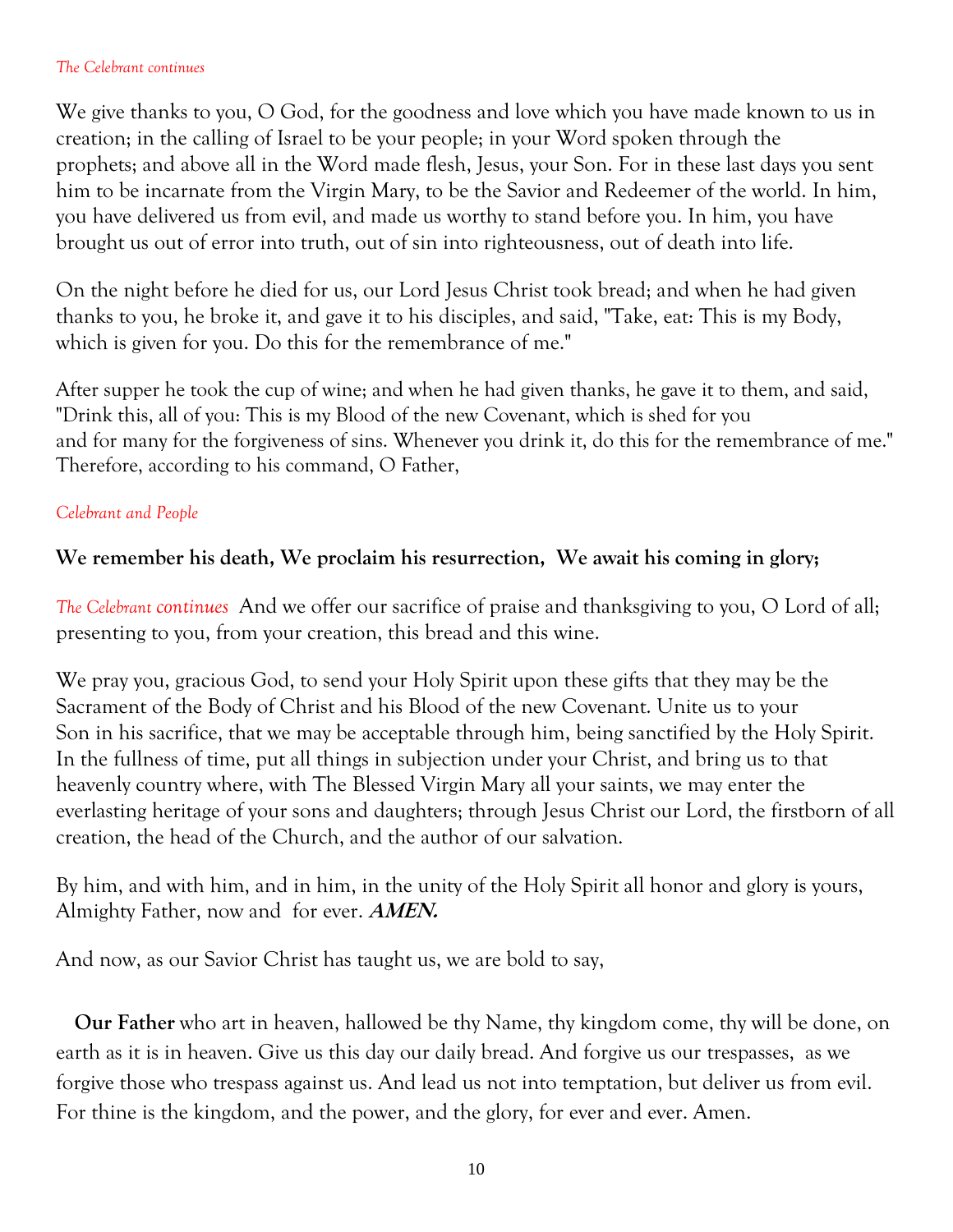# **The Breaking of the Bread**

# Alleluia! Christ our Passover is sacrificed for us **Therefore let us keep the feast, Alleluia!**

The Gifts of God for the People of God. Take them in remembrance that Christ died and rose for you, and feed on him in your hearts by faith, with thanksgiving.

#### **THE COMMUNION OF THE FAITHFUL**

*The few gathered receive on behalf of all gathered virtually*

**Communion Hymn** *Jerusalem My Happy Home Hymnal 620* 



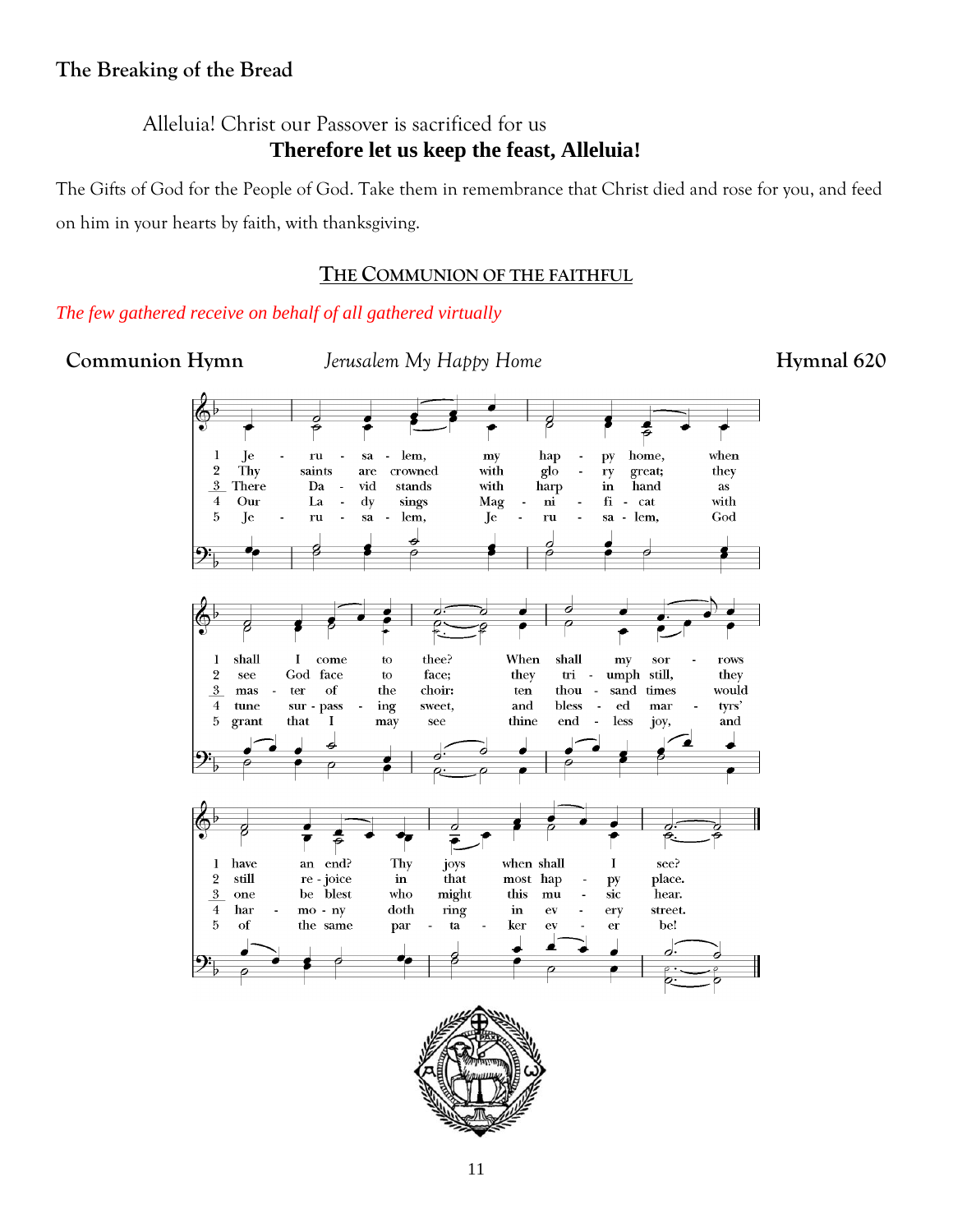#### *Those worshipping remotely may say this act of Spiritual Communion*

**My Jesus, I believe that You are present in the Most Holy Sacrament. I love You above all things, and I desire to receive You into my soul. Since I cannot at this moment receive You sacramentally, come at least spiritually into my heart. I embrace You as if You were already there and unite myself wholly to You. Never permit me to be separated from You. Amen.**



*After Communion, the Celebrant says,* Let us pray together:

 **Eternal** G**od, heavenly Father, you have graciously accepted us as living members of your Son our Savior Jesus Christ, and you have fed us with spiritual food in the Sacrament of his Body and Blood. Send us now into the world in peace, and grant us strength and courage to love and serve you with gladness and singleness of heart; through Christ our Lord. Amen. The Blessing** 

May Almighty God, who has redeemed us and made us his children through the resurrection of his Son our Lord, bestow upon you the riches of his blessing. **Amen.**

May God, who through the water of baptism has raised us from sin into newness of life, make you holy and worthy to be united with Christ for ever. **Amen.**

May God, who has brought us out of bondage to sin into true and lasting freedom in the Redeemer, bring you to your eternal inheritance. **Amen.**

And the blessing of God Almighty, the Father, the Son, and the Holy Spirit, be upon you and remain with you this day and for evermore. **Amen.**

#### **Recessional Hymn** *O How Firm a Foundation* **<b>Hymnal 637**